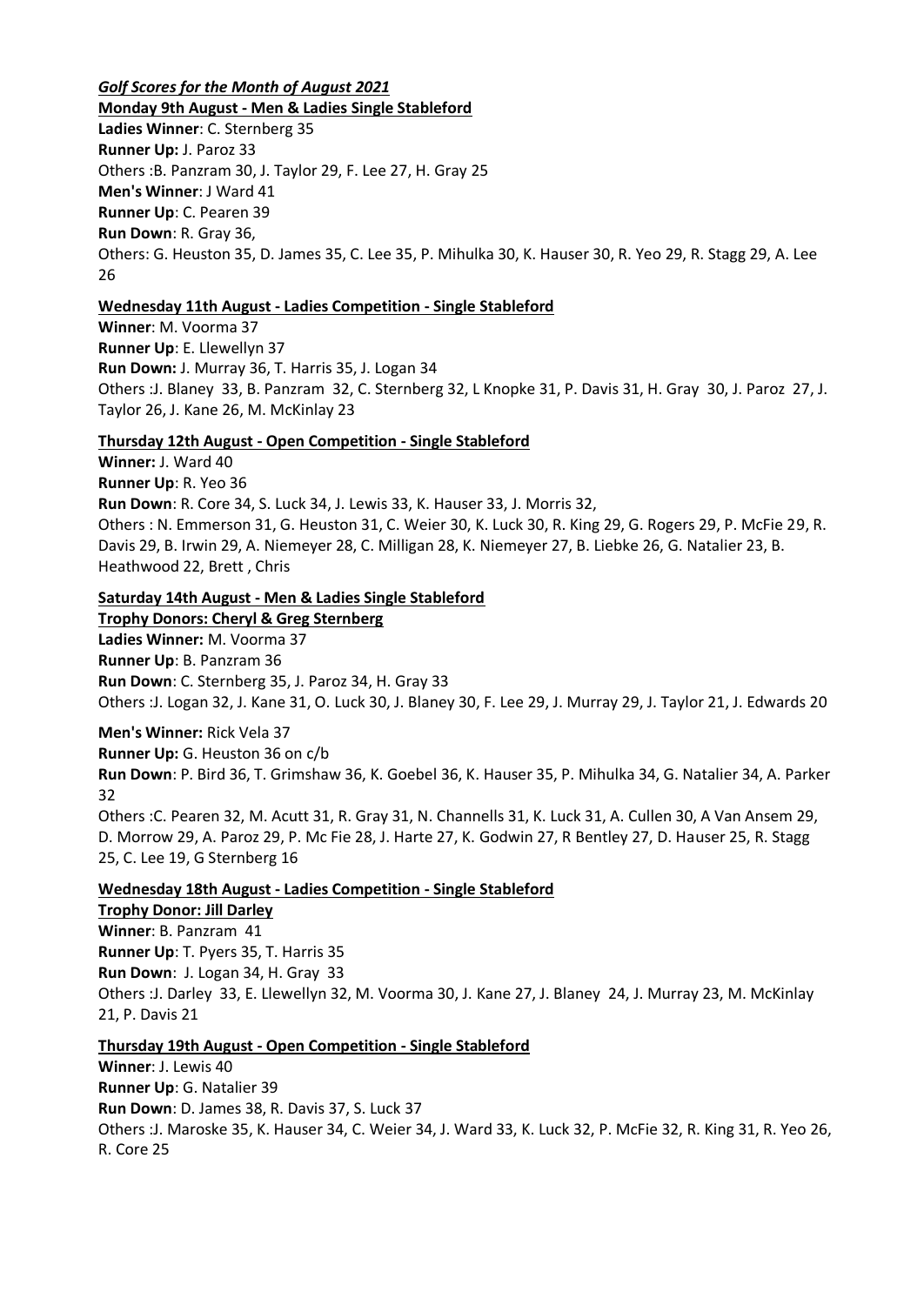#### **Saturday 21st August - Men & Ladies Single Stableford**

**Trophy Donors: Frank & Jan Sippel Ladies Winner:** H. Gray 35 on c/b **Runner Up**: T. Harris 35 **Run Down**: E. Llewellyn 33 Others :J. Blaney 32, J. Taylor 32, J. Logan 30, J. Paroz 30, J. Edwards 22 **Pins:** (Div.1) J. Paroz (Div.2) J. Edwards (Pro Pin) T. Harris **Men's Winner:** Rick Vela 39 on c/b **Runner Up**: D. James 39 **Run Down**: N. Faulks 38, K. Luck 38, N. Channells 37, J. Panzram 36, G Zischke 35, C. Mc Kay 33, P. Mc Fie 33 Others :T. Grimshaw 32, K. Faulks 32, G Holloway 31, P. Mihulka 31, R. Gray 31, G. Heuston 30, S. Luck 30, K. Goebel 29, A. Parker 29, D. Cannard 28, P. Bird 28, R. Yeo 27, G. Natalier 27, K. Hauser 26, R. Stagg 25, A. Paroz 24, A. Sheppard 22 **Pins:** (Pro Pin) P. McFie (Div.1) C. McKay (Div.2) J. Panzram

#### **Sunday 22nd August - Ambrose x 2**

**Winners:** J. Harte & A. Ritchie 42.67 **Runners Up**: D. James & D. Heathcote 43.5 on c/b

**Rundown**: F. Lee & A. Lee 43.5; K. Goebel & P. Milhulka 44.8; M. Voorma & L. Taylor 45.67 & D. Hauser & J. Edwards 45.67

Others: M. Taylor & M. Taylor 46.5, S. Charles & G. Hogan 47, A. Parker & A. Parker 47.55;J. Logan & B. Panzram 48.17;J. Taylor & S. Taylor 49.17; H. Gray & R. Gray 50,M. Lee & C. Lee 50.17, S Kirkwood & B Kirkwood 52

#### **Wednesday 25th August - Ladies Competition - August Monthly Medal & Putting**

**Trophy Donor: J. Paroz Winner:** J. Darley 94/76 on c/b **Runner Up**: T. Harris 96/76 **Run Down**: H. Gray 96/77, J. Logan 93/77, Others :P. Davis 107/80, J. Paroz 99/81, J. Taylor 114/82, T. Pyers 117/83, J. Murray 113/83, J. Kane 110/84, B. Panzram 97/84, R. Matthews 117/85, J. Blaney 116/87 **Pin Shots:** (Div.1) H. Gray (Div.2) P. Davis (Pro Pin) J. Logan

**Putting:** J. Taylor 29 putts

#### **Thursday 26th August - Open Competition - August Monthly Medal & Putting**

**Winner**: R. Davis 99/74 **Runner Up**: S. Luck 82/76 **Run Down**: A. Parker 83/76, K. Luck 83/76 Others :B Liebke 91/77, R. King 93/78, G. Natalier 99/79, R. Core 102/81, P. McFie 89/81, A. Cullen 104/84, J. Lewis 117/86 **Pin:** K.Luck **Putting**: S. Luck28 on c/b

## **Saturday 28th August - Men & Ladies Monthly Medal & Putting**

**Ladies Trophy Donor: Barbara Panzram**

**Winner**: H. Gray 92/72 on c/b **Runner Up:** J. Logan 88/72 **Run Down**: P. Faulks 90/73, B. Panzram 86/73, E. Llewellyn 98/73 Others :M. McKinlay 103/74, L. Knopke 91/75, T. Harris 95/75, J. Taylor 111/79, J. Paroz 97/79, J. Kane 107/81, J. Edwards 114/84, M. Voorma 104/84, P. Davis 115/88 **Pins:** (Pro Pin) T. Harris (Div.1) P. Faulks (Div.2) J. Taylor **Putting**: B. Panzram 26 putts

#### **Men's Trophy Donor: Bruce Frizell**

**Winner:** J. Harte 86/65 **Runner Up:** R. Gray 84/68 **Run Down**: T. Dennien 72/69, K. Godwin 80/70, K. Faulks 91/71, C. Mc Kay 78/72, P. Mc Fie 80/72, Rick